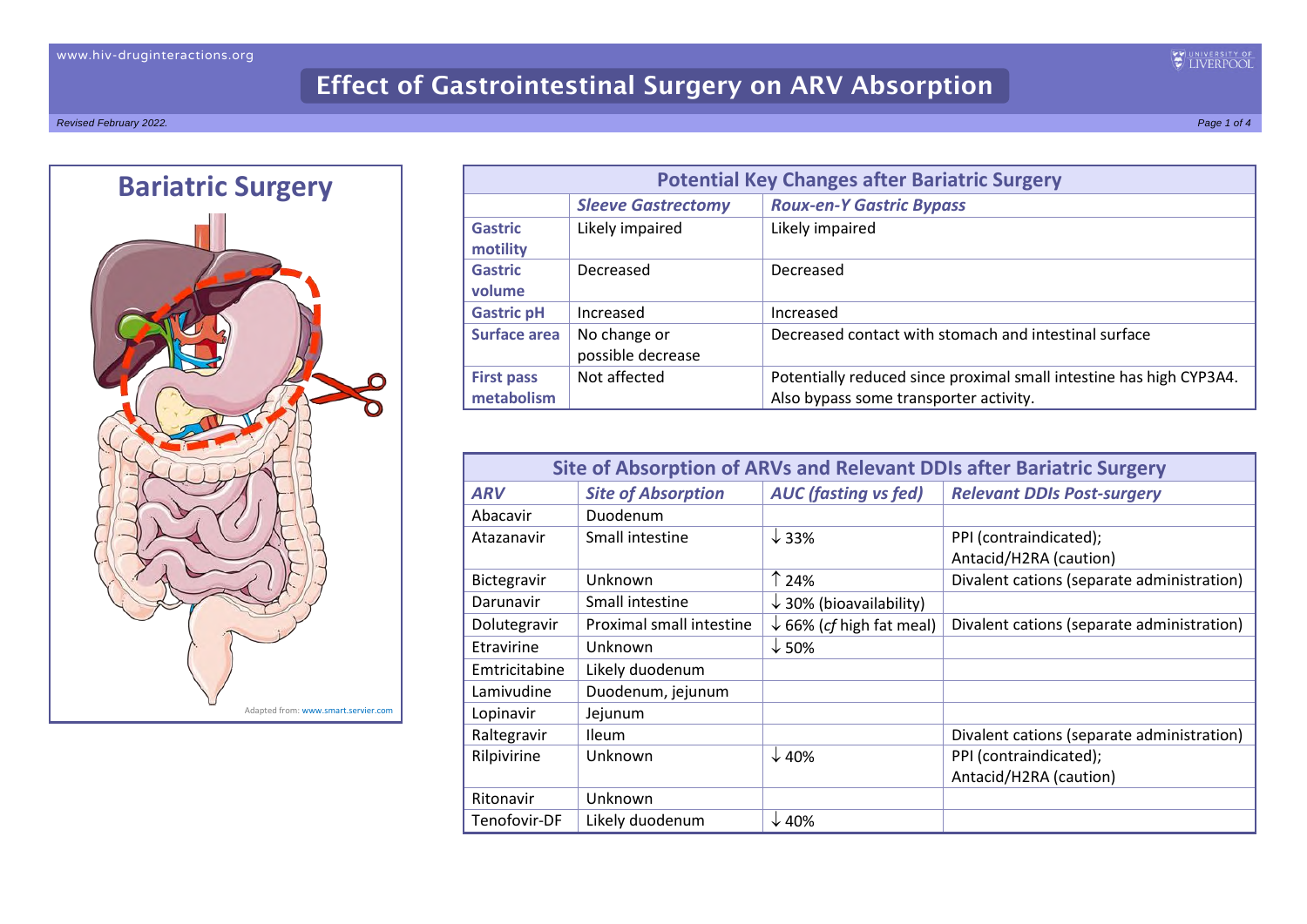*Revised February 2022. Page 2 of 4*



## *References*

- 1. Amouyal C *et al.* [Obes Surg 2018; 28\(9\): 2886-2893.](https://pubmed.ncbi.nlm.nih.gov/29781044/)
- 2. Pourcher G *et al*. [Surg Obes Relat Dis 2017; 13\(12\): 1990-1996.](https://pubmed.ncbi.nlm.nih.gov/29079381/)
- 3. Fysekidis M *et al*. [Obes Surg 2015; 25\(2\): 229-233.](https://pubmed.ncbi.nlm.nih.gov/24968746/)
- 4. Tempestilli M et al[. J Antimicrob Chemother 2021; 76\(12\):3320-3322.](https://pubmed.ncbi.nlm.nih.gov/34450632/)
- 5. Baettig V *et al*. [AIDS 2018; 32\(13\): 1903-1905.](https://pubmed.ncbi.nlm.nih.gov/30045058/)
- 6. MacBrayne C *et al*. [Ann Pharmacother 2014; 48\(6\): 816-819.](https://pubmed.ncbi.nlm.nih.gov/24615629/)
- 7. Piso R *et al.* [AIDS 2017; 31\(7\): 1052-1054.](https://pubmed.ncbi.nlm.nih.gov/28350583/)
- 8. Calcagno A *et al.* [Antimicrob Agents Chemother 2020; 65\(1\):e01902-20](https://pubmed.ncbi.nlm.nih.gov/33106270/).
- 9. Roelofsen E *et al*. [AIDS 2020; 34\(13\); 1989-1990.](https://journals.lww.com/aidsonline/Citation/2020/11010/Pharmacokinetics_of_tenofovir_disoproxyl.20.aspx)
- 10. Razonable R *et al*. [14th Int AIDS Conf, Barcelona, 2002; B10386.](http://www.abstract-archive.org/Abstract/Share/29725)
- 11. Michalik DE *et al*. [J Int Assoc Provid AIDS Care 2015;](https://pubmed.ncbi.nlm.nih.gov/25361558/) 14(2): 116-119.
- 12. Boffito M *et al.* [AIDS 2003; 17\(1\): 136-137.](https://pubmed.ncbi.nlm.nih.gov/12478084/)
- 13. Muzard L *et al*. [Obes Res Clin Pract 2017; 11\(1\):](https://pubmed.ncbi.nlm.nih.gov/27350536/) 108-113.

|                             |                                                                 | <b>Pharmacokinetics of ARVs following Bariatric Surgery</b>                                                                                                           |
|-----------------------------|-----------------------------------------------------------------|-----------------------------------------------------------------------------------------------------------------------------------------------------------------------|
| <b>Antiretroviral</b>       | <b>Sleeve Gastrectomy</b>                                       | <b>Roux-en-Y Gastric Bypass</b>                                                                                                                                       |
| Abacavir (ABC)              | $\leftrightarrow$ <sup>1</sup>                                  |                                                                                                                                                                       |
| Atazanavir (ATV)            | $\downarrow^1$ , $\downarrow^2$ , $\downarrow^3$                |                                                                                                                                                                       |
| Bictegravir (BIC)           |                                                                 | $\downarrow$ (2 months) <sup>4</sup>                                                                                                                                  |
| Darunavir (DRV)             | $\leftrightarrow^2$                                             | $\downarrow$ (3 days) <sup>5</sup> , $\leftrightarrow$ (10 weeks) <sup>5</sup> , $\leftrightarrow$ <sup>6</sup>                                                       |
| Dolutegravir (DTG)          |                                                                 | $\leftrightarrow$ (3 patients) <sup>7</sup> , $\downarrow$ (1 patient) <sup>7</sup> , $\leftrightarrow$ <sup>2</sup>                                                  |
| Emtricitabine (FTC)         | $\leftrightarrow^1$ , $\leftrightarrow^8$ , $\leftrightarrow^2$ | ↑ (2 months) <sup>4</sup> $\downarrow$ (3 days) <sup>5</sup> , $\leftrightarrow$ (10 weeks) <sup>5</sup> , $\leftrightarrow$ <sup>6</sup> , $\downarrow$ <sup>9</sup> |
| Etravirine (ETR)            | $\leftrightarrow$ <sup>3</sup>                                  |                                                                                                                                                                       |
| Lamivudine (3TC)            | $\leftrightarrow$ <sup>1</sup>                                  | $\leftrightarrow$ <sup>10</sup> , $\downarrow$ <sup>11</sup>                                                                                                          |
| Lopinavir (LPV)             |                                                                 | $\downarrow$ <sup>11</sup> , $\leftrightarrow$ <sup>12</sup>                                                                                                          |
| Raltegravir (RAL)           | $\downarrow^1$ , $\leftrightarrow^2$                            |                                                                                                                                                                       |
| Ritonavir (RTV)             | $\leftrightarrow^1$ ,                                           | ↓ (3 days) <sup>5</sup> , ↑ (10 weeks) <sup>5</sup> , ↓ <sup>6</sup> , $\leftrightarrow$ <sup>12</sup>                                                                |
| Tenofovir alafenamide (TAF) |                                                                 | $\uparrow$ (2 months) <sup>4</sup>                                                                                                                                    |
| Tenofovir-DF (TDF)*         | $\leftrightarrow^1$ , $\downarrow^8$ , $\downarrow^{13}$        | $\leftrightarrow^5, \downarrow^6, \downarrow^9$                                                                                                                       |

*\* Individuals receiving TDF for PrEP (i.e. uninfected) had decreased tenofovir exposure.*

## **Conclusions**

- Data limited to individual case reports or case series.
- Timing of sample collection post-surgery varies.
- Pharmacokinetics are more likely to be altered in the early stage post-surgery.
- Following sleeve gastrectomy, decreased exposure of ATV, RAL and possibly TDF (data from one study).
- Following Roux-en-Y gastric bypass surgery, data are highly variable and in part related to time of study post-surgery. Evidence of decreased exposure of BIC, DRV, DTG, FTC, 3TC, LPV, RTV, TDF.
- TDM (if available) will help to guide dosing.

| <b>Recommendations</b>                 |                                                                                                                                      |  |
|----------------------------------------|--------------------------------------------------------------------------------------------------------------------------------------|--|
| <b>Antiretroviral</b>                  | <b>Prescribing Recommendation</b>                                                                                                    |  |
| Atazanavir; Rilpivirine                | Avoid due to impaired absorption as a result of increased gastric pH                                                                 |  |
| Integrase Inhibitors                   | Separate administration from mineral supplements                                                                                     |  |
| Dolutegravir; Etravirine; Tenofovir-DF | Exposure reduced in fasted condition, administer with food                                                                           |  |
| Dolutegravir (DTG)                     | Consider DTG 50 mg twice daily in the early phase post-surgery.<br>Determine maintenance dose by performing TDM (where feasible).    |  |
| Darunavir/ritonavir (DRV/r)            | Consider DRV/r 600 mg twice daily in the early phase post-surgery.<br>Determine maintenance dose by performing TDM (where feasible). |  |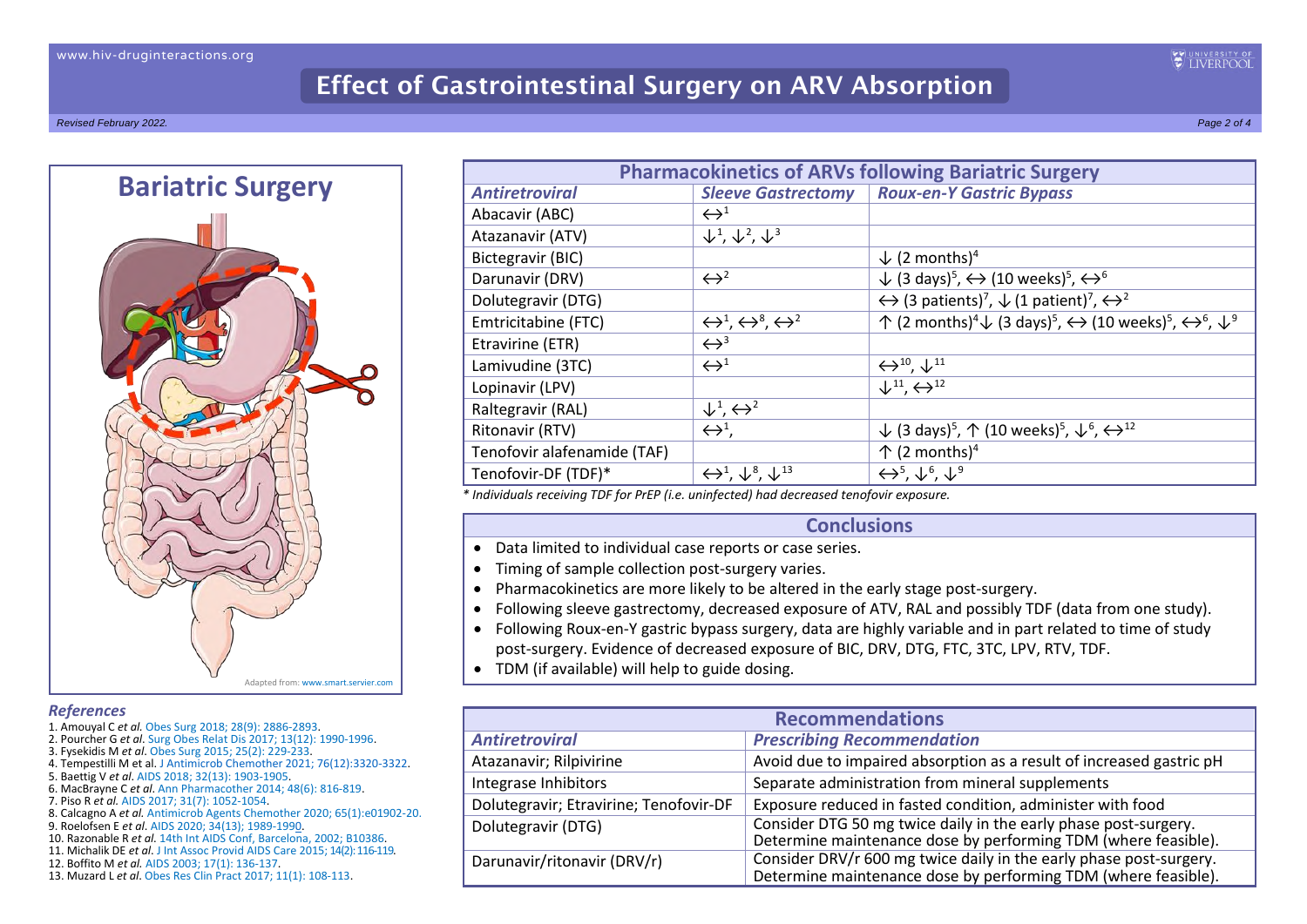*Revised February 2022. Page 3 of 4*



| <b>Potential Key Changes after Small Bowel Resection Surgery</b> |                                                                                          |  |
|------------------------------------------------------------------|------------------------------------------------------------------------------------------|--|
|                                                                  | (and Pancreaticoduodenectomy)                                                            |  |
| <b>Absorption</b>                                                | Impact on absorption will depend on the amount of bowel removed.                         |  |
| <b>Intestinal transit</b>                                        | Likely more rapid $-$ i.e. less time for absorption                                      |  |
| <b>Bile salt absorption</b>                                      | Disrupted and can lead to choleretic diarrhoea and decreased absorption of<br>some drugs |  |
| <b>Fat absorption</b>                                            | Disrupted leading to malabsorption of some drugs                                         |  |
| <b>Bacterial overgrowth</b>                                      | Possible effect on absorption?                                                           |  |
| <b>Additional medications</b>                                    | Possible effect on absorption?                                                           |  |

| <b>Pharmacokinetics of ARVs Following Small Bowel Resection</b> |                                                                      |  |
|-----------------------------------------------------------------|----------------------------------------------------------------------|--|
| <b>Antiretroviral (via NG tube)</b>                             | Pharmacokinetic change described in case report*                     |  |
| Darunavir                                                       | Peak plasma concentration within normal range but rapidly eliminated |  |
| Etravirine                                                      | Markedly decreased plasma concentrations                             |  |
| Lopinavir                                                       | Markedly decreased plasma concentrations                             |  |
| Maraviroc                                                       | Plasma concentrations within normal range                            |  |
| Raltegravir                                                     | Decreased plasma concentrations.                                     |  |
| Ritonavir                                                       | Markedly decreased plasma concentrations                             |  |
| * Ikuma M et al. Intern Med 2016: 55(20):3059-3063.             |                                                                      |  |

**Conclusions**

• Limited data (case report) but evidence of decreased exposure of most ARVs studied.

• TDM (if available) will help to guide dosing.